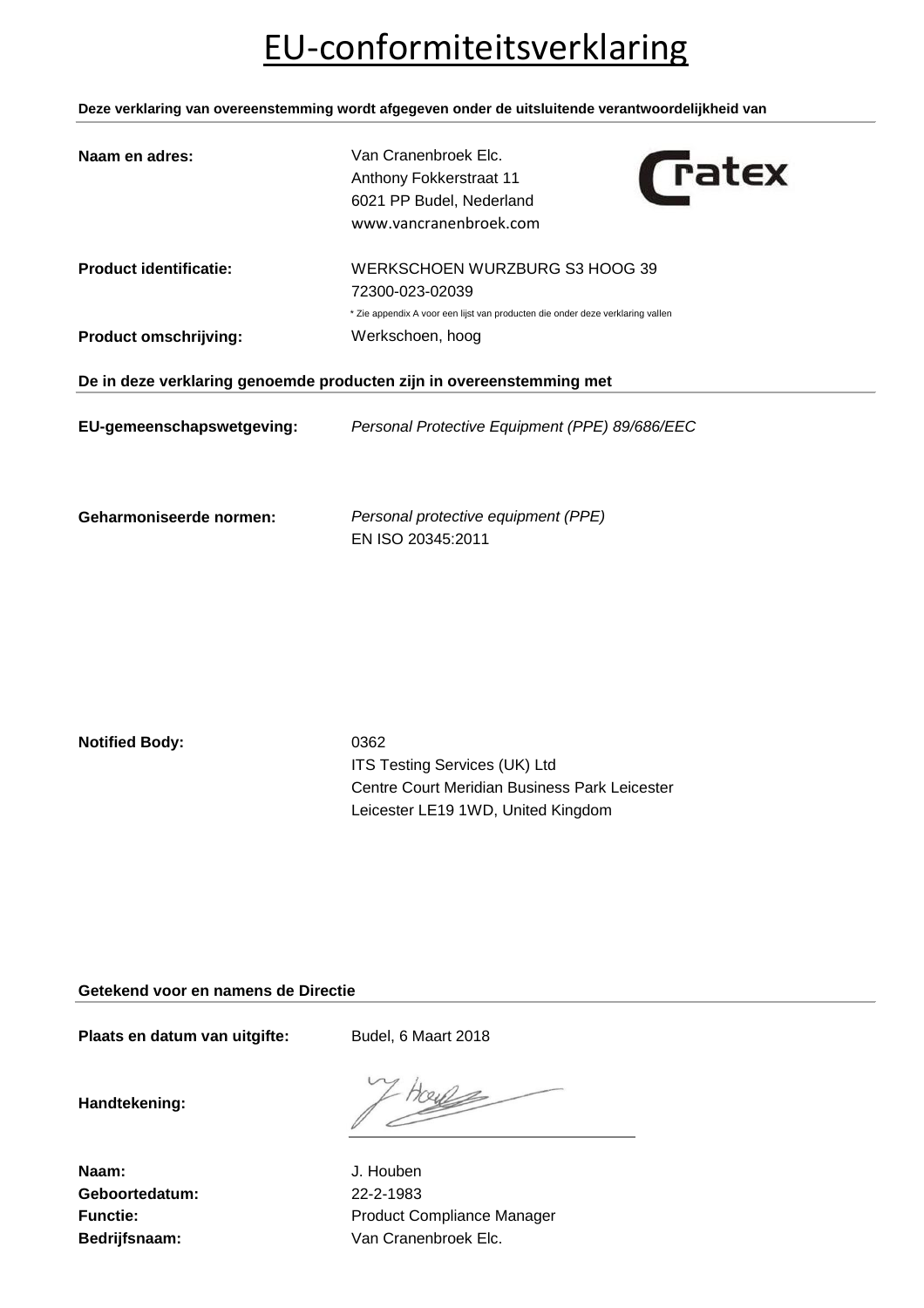### **APPENDIX A - lijst met producten**

De volgende producten vallen onder de EU-conformiteitsverklaring

| 72300-023-02039 | WERKSCHOEN WURZBURG S3 HOOG 39 |
|-----------------|--------------------------------|
| 72300-023-02040 | WERKSCHOEN WURZBURG S3 HOOG 40 |
| 72300-023-02041 | WERKSCHOEN WURZBURG S3 HOOG 41 |
| 72300-023-02042 | WERKSCHOEN WURZBURG S3 HOOG 42 |
| 72300-023-02043 | WERKSCHOEN WURZBURG S3 HOOG 43 |
| 72300-023-02044 | WERKSCHOEN WURZBURG S3 HOOG 44 |
| 72300-023-02045 | WERKSCHOEN WURZBURG S3 HOOG 45 |
| 72300-023-02046 | WERKSCHOEN WURZBURG S3 HOOG 46 |
| 72300-023-02047 | WERKSCHOEN WURZBURG S3 HOOG 47 |
|                 |                                |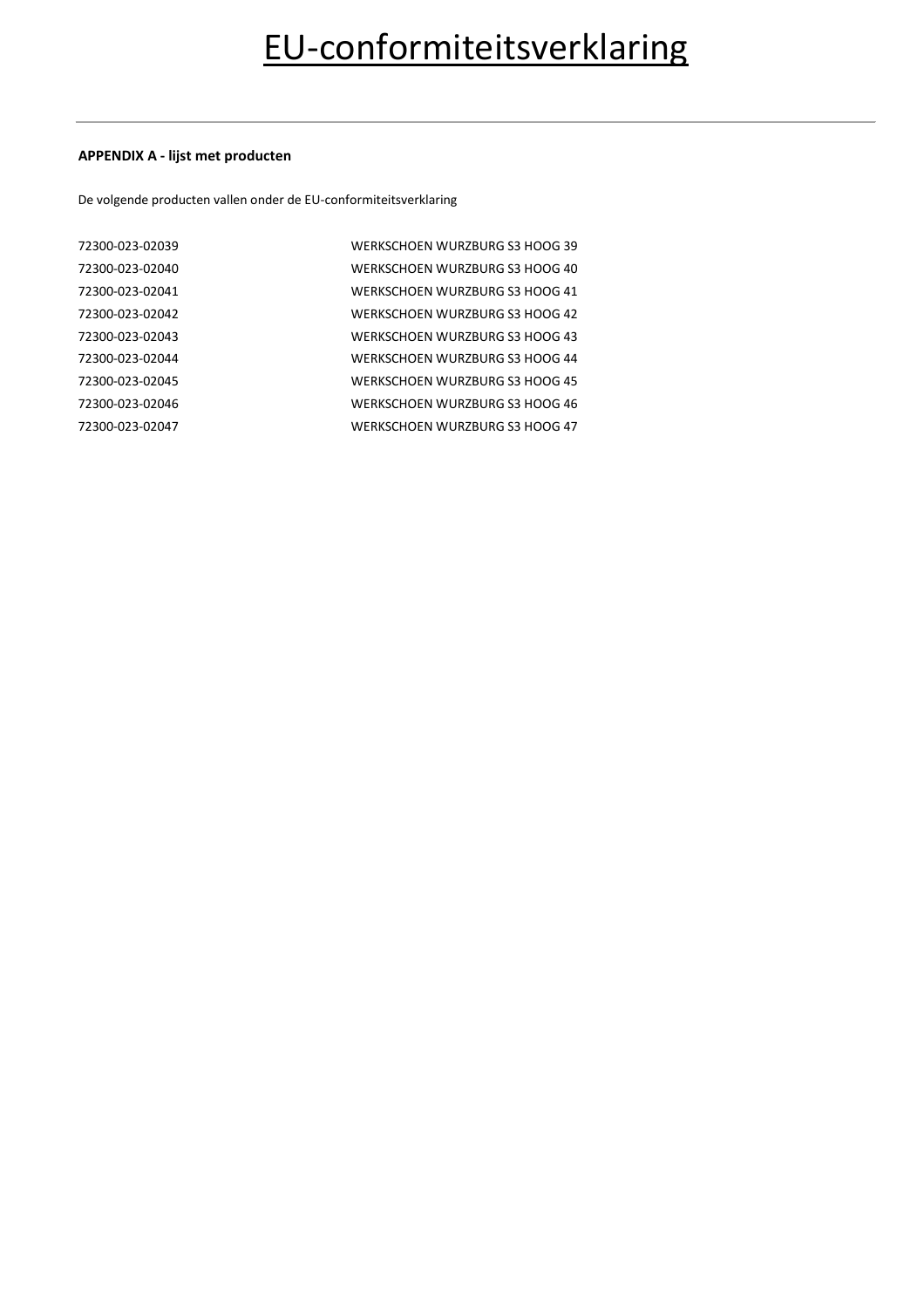## EU Declaration of conformity

**This declaration of conformity is issued under the Sole responsiblity of**

| Name and address of manufacturer: Van Cranenbroek Elc.            | <i><u><b>Tatex</b></u></i><br>Anthony Fokkerstraat 11<br>6021 PP Budel, Netherlands<br>www.vancranenbroek.com                |  |
|-------------------------------------------------------------------|------------------------------------------------------------------------------------------------------------------------------|--|
| <b>Product identification:</b>                                    | WERKSCHOEN WURZBURG S3 HOOG 39<br>72300-023-02039<br>* See appendix A for a list of all products covered by this declaration |  |
| <b>Product description:</b>                                       | work shoe, high                                                                                                              |  |
| The products mentioned in this declaration are in conformity with |                                                                                                                              |  |
| <b>EU Community Legislation:</b>                                  | Personal Protective Equipment (PPE) 89/686/EEC                                                                               |  |
| <b>Harmonised standards:</b>                                      | Personal protective equipment (PPE)<br>EN ISO 20345:2011                                                                     |  |

**Notified Body:** 0362

ITS Testing Services (UK) Ltd Centre Court Meridian Business Park Leicester Leicester LE19 1WD, United Kingdom

**Signed for and on behalf of the Board of Directors**

Place and date of issue: Budel, 6 March 2018

**Signature:**

**Name:** J. Houben **Date of birth:** 22-2-1983

Function: **Function:** Product Compliance Manager **Company name:** Van Cranenbroek Elc.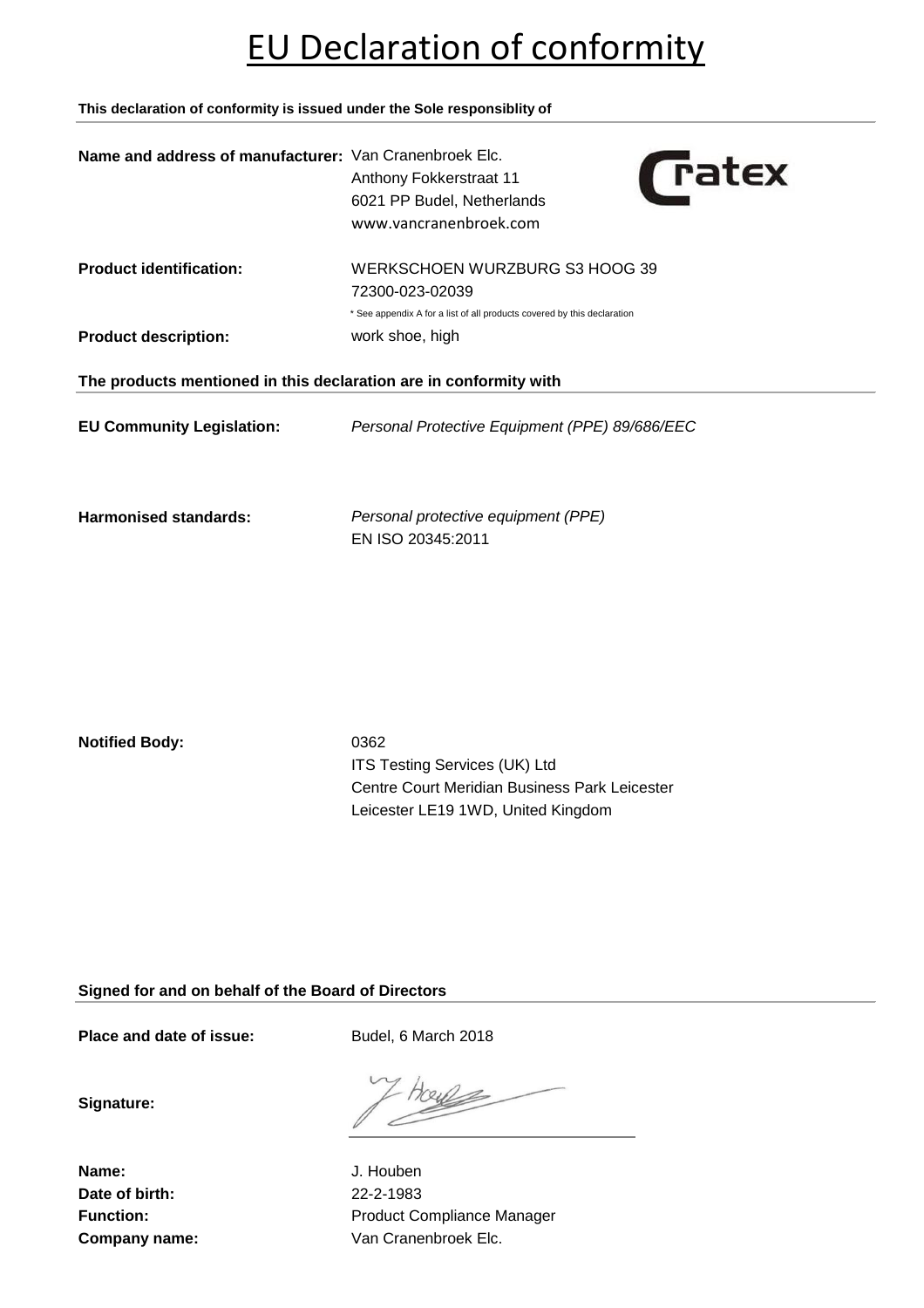#### **APPENDIX A – list of products**

The following products are covered by EU declaration of conformity

| 72300-023-02039 | WERKSCHOEN WURZBURG S3 HOOG 39 |
|-----------------|--------------------------------|
| 72300-023-02040 | WERKSCHOEN WURZBURG S3 HOOG 40 |
| 72300-023-02041 | WERKSCHOEN WURZBURG S3 HOOG 41 |
| 72300-023-02042 | WERKSCHOEN WURZBURG S3 HOOG 42 |
| 72300-023-02043 | WERKSCHOEN WURZBURG S3 HOOG 43 |
| 72300-023-02044 | WERKSCHOEN WURZBURG S3 HOOG 44 |
| 72300-023-02045 | WERKSCHOEN WURZBURG S3 HOOG 45 |
| 72300-023-02046 | WERKSCHOEN WURZBURG S3 HOOG 46 |
| 72300-023-02047 | WERKSCHOEN WURZBURG S3 HOOG 47 |
|                 |                                |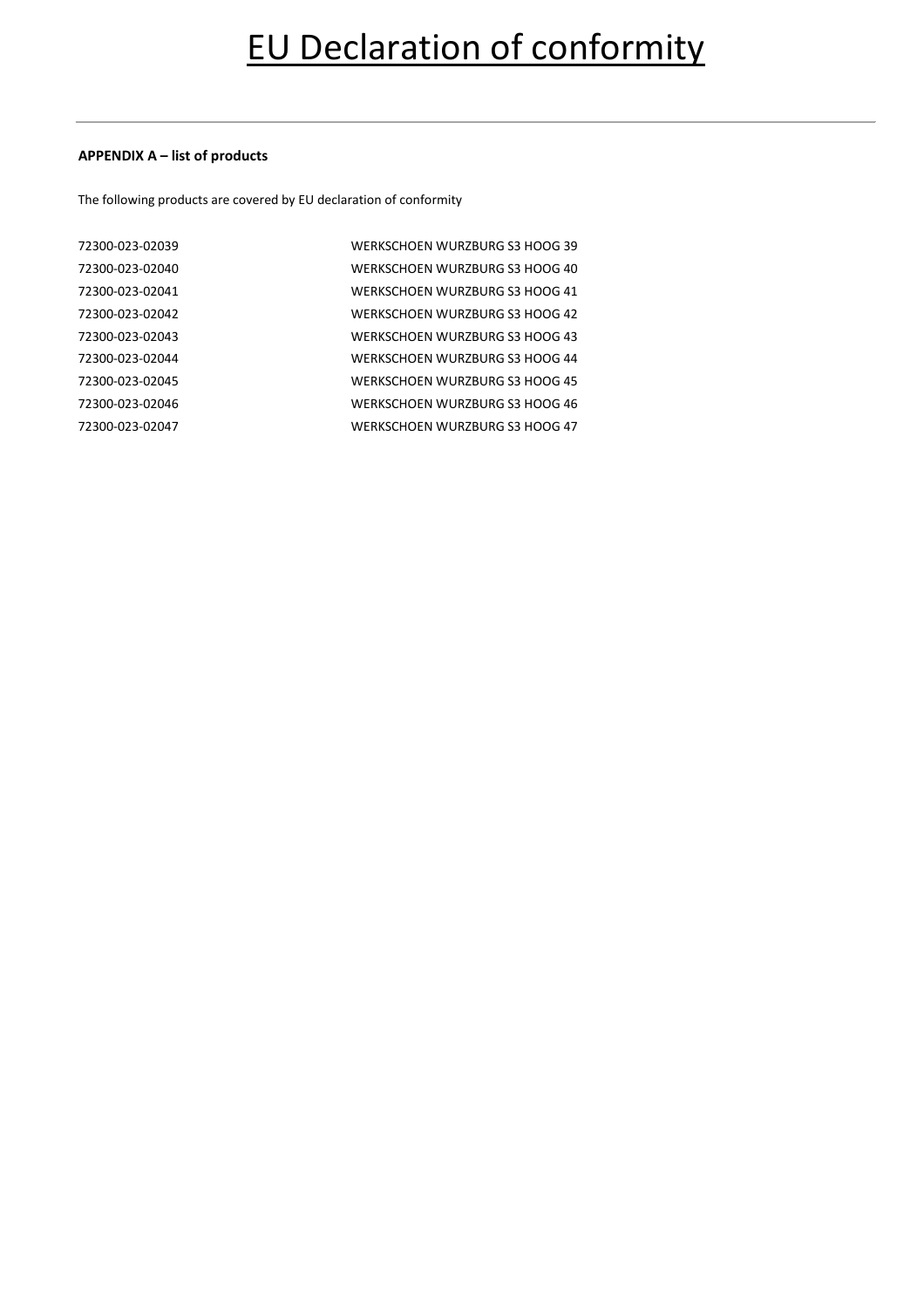## EU Déclaration de Conformité

**Cette déclaration de conformité est délivrée sous la seule responsabilité de**

| Nom et adresse du fabricant:                                    | Van Cranenbroek Elc.<br><b>Tatex</b><br>Anthony Fokkerstraat 11<br>6021 PP Budel, Pays-Bas<br>www.vancranenbroek.com |  |
|-----------------------------------------------------------------|----------------------------------------------------------------------------------------------------------------------|--|
| Identification du produit:                                      | WERKSCHOEN WURZBURG S3 HOOG 39<br>72300-023-02039                                                                    |  |
|                                                                 | * Voir l'annexe A pour une liste de tous les produits couverts par cette déclaration                                 |  |
| <b>Description du produit:</b>                                  | chaussure de travail, haut                                                                                           |  |
| Les produits mentionnés dans cette déclaration sont conformes à |                                                                                                                      |  |
| EU Législation communautaire:                                   | Personal Protective Equipment (PPE) 89/686/EEC                                                                       |  |
| Normes harmonisées:                                             | Personal protective equipment (PPE)<br>EN ISO 20345:2011                                                             |  |

**Notified Body:** 0362

ITS Testing Services (UK) Ltd Centre Court Meridian Business Park Leicester Leicester LE19 1WD, United Kingdom

**Signé pour et au nom du conseil d'administration**

Lieu et date de délivrance: Budel, 6 Mars 2018

**Signature:**

**Nom:** J. Houben **Date de naissance:** 22-2-1983

Fonction: **Fonction:** Product Compliance Manager **nom de l'entreprise:** Van Cranenbroek Elc.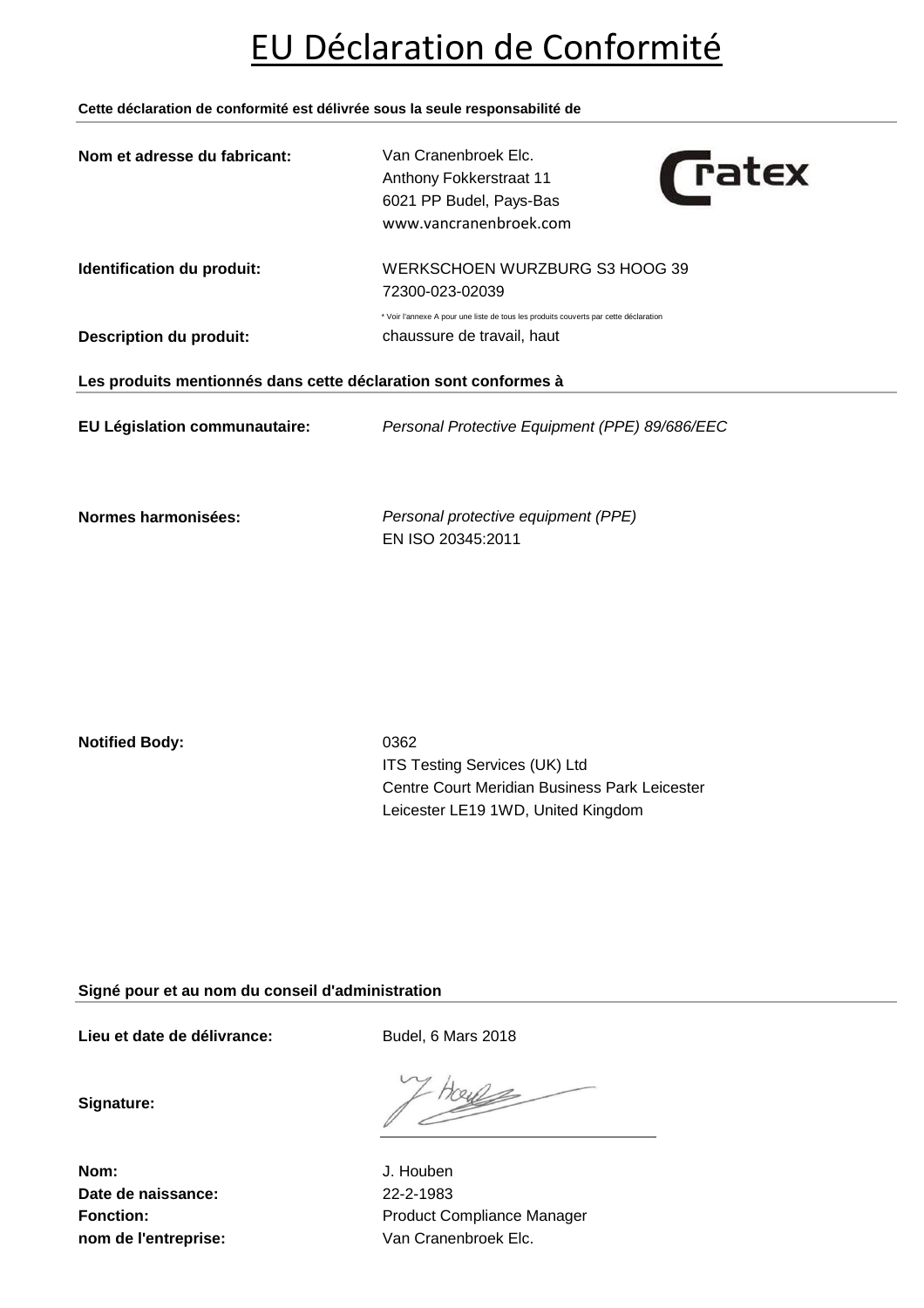#### **ANNEXE A - liste des produits**

Les produits suivants sont couverts par la déclaration de conformité UE

| 72300-023-02039 | WERKSCHOEN WURZBURG S3 HOOG 39 |
|-----------------|--------------------------------|
| 72300-023-02040 | WERKSCHOEN WURZBURG S3 HOOG 40 |
| 72300-023-02041 | WERKSCHOEN WURZBURG S3 HOOG 41 |
| 72300-023-02042 | WERKSCHOEN WURZBURG S3 HOOG 42 |
| 72300-023-02043 | WERKSCHOEN WURZBURG S3 HOOG 43 |
| 72300-023-02044 | WERKSCHOEN WURZBURG S3 HOOG 44 |
| 72300-023-02045 | WERKSCHOEN WURZBURG S3 HOOG 45 |
| 72300-023-02046 | WERKSCHOEN WURZBURG S3 HOOG 46 |
| 72300-023-02047 | WERKSCHOEN WURZBURG S3 HOOG 47 |
|                 |                                |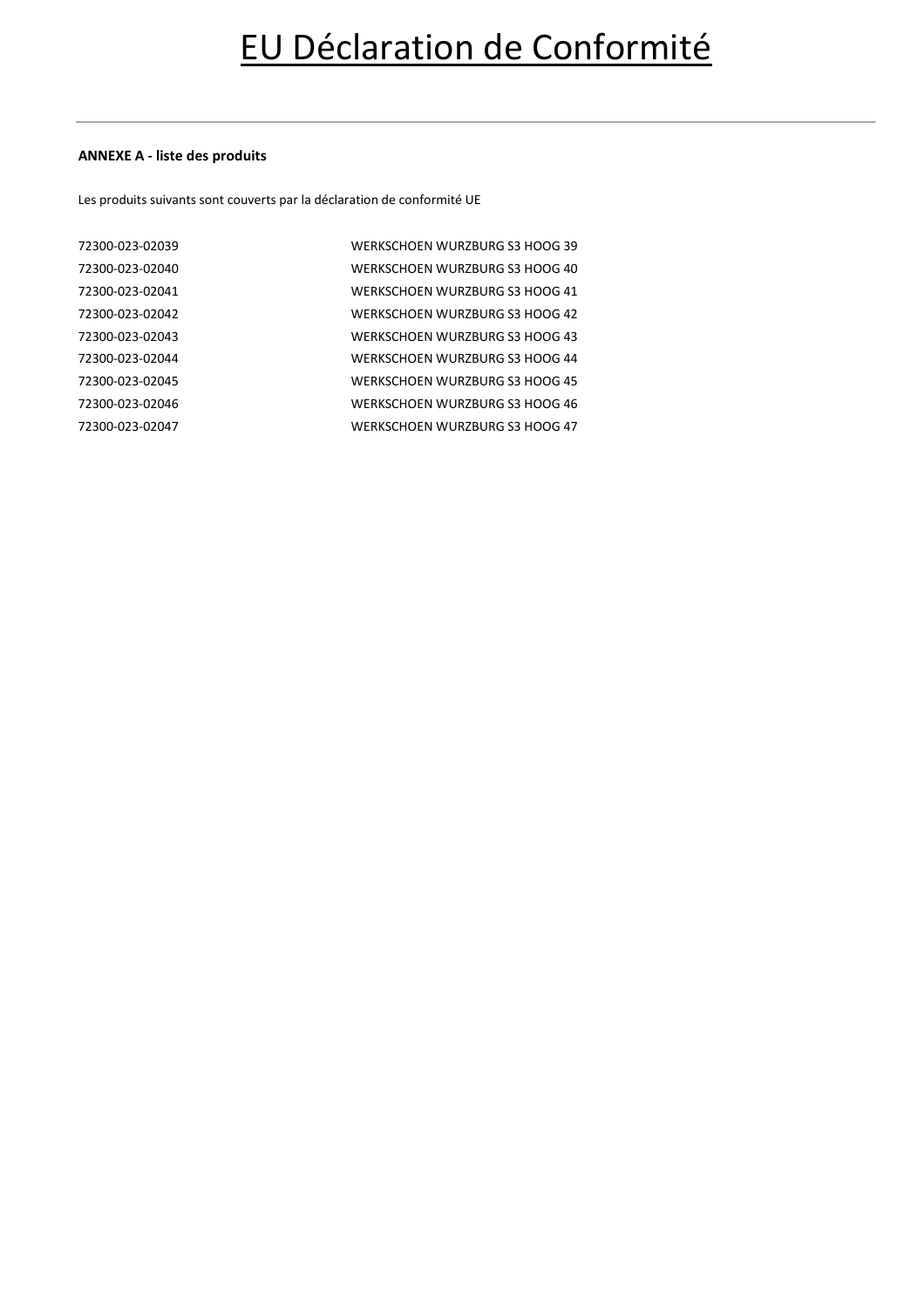# EG Übereinstimmungs Erklärung

#### **Diese Konformitätserklärung wird unter der alleinigen Verantwortung von:**

| Name und Adresse des Herstellers:                       | Van Cranenbroek Elc.<br><b>Tatex</b><br>Anthony Fokkerstraat 11<br>6021 PP Budel, Niederlande<br>www.vancranenbroek.com               |  |
|---------------------------------------------------------|---------------------------------------------------------------------------------------------------------------------------------------|--|
| <b>Produktidentifikation:</b>                           | WERKSCHOEN WURZBURG S3 HOOG 39<br>72300-023-02039<br>* Siehe Anhang A für eine Liste aller Produkte, die unter diese Erklärung fallen |  |
| Produktbeschreibung:                                    | Arbeitsschuh, hoch                                                                                                                    |  |
| Die in dieser Erklärung genannten Produkte entsprechen: |                                                                                                                                       |  |
| <b>EU-Gemeinschaftsrecht:</b>                           | Personal Protective Equipment (PPE) 89/686/EEC                                                                                        |  |
| <b>Harmonisierte Normen:</b>                            | Personal protective equipment (PPE)<br>EN ISO 20345:2011                                                                              |  |

**Notified Body:** 0362

ITS Testing Services (UK) Ltd Centre Court Meridian Business Park Leicester Leicester LE19 1WD, United Kingdom

**Unterzeichnet für und im Auftrag des Verwaltungsrats**

Ort und Datum der Ausstellung: Budel, 6 März 2018

**Unterschrift:**

rous

**Name:** J. Houben **Geburtsdatum:** 22-2-1983 **Name des Unternehmens:** Van Cranenbroek Elc.

Funktion: **Funktion:** Product Compliance Manager